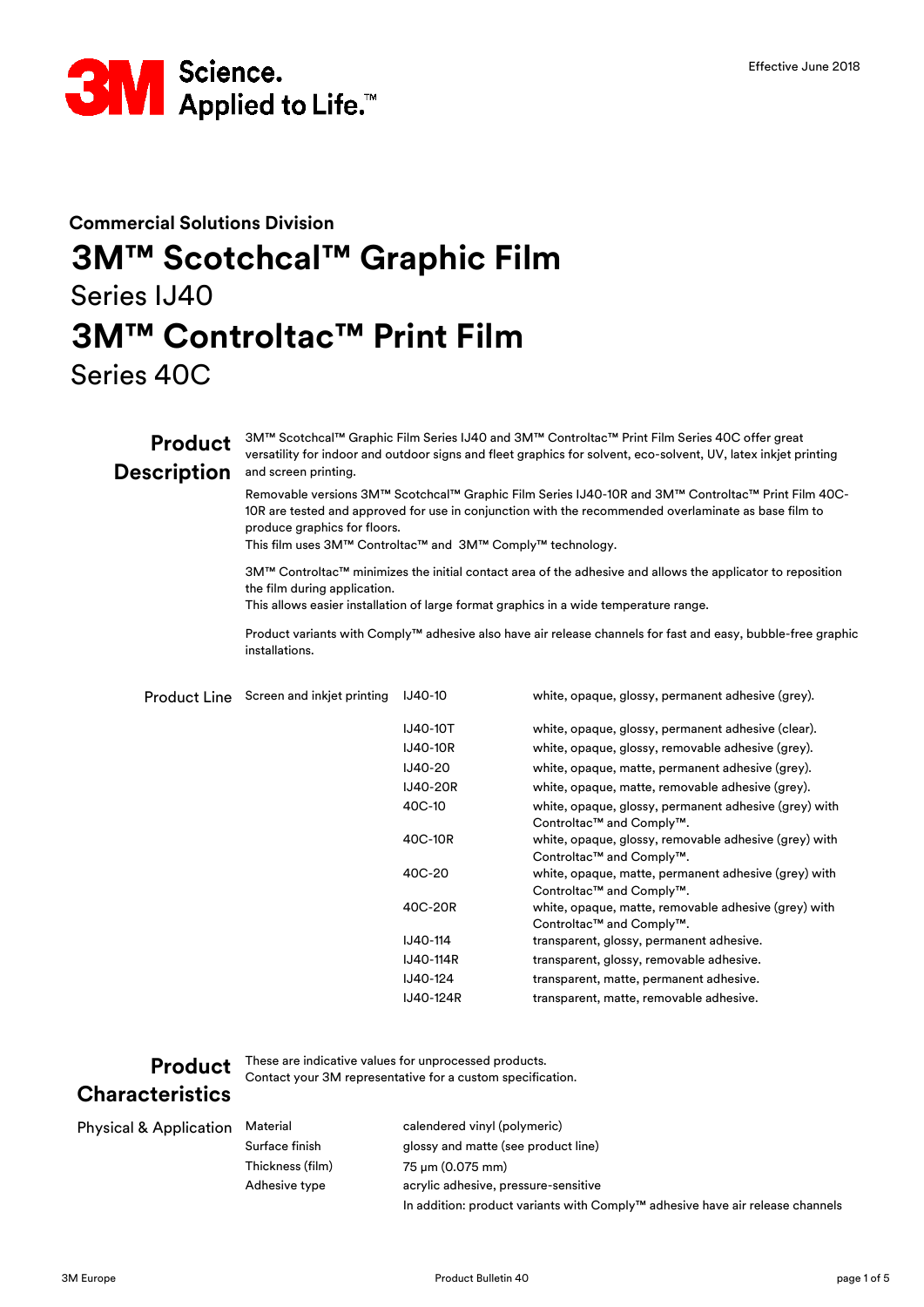|                   | Adhesive appearance                                                                                                                                                                                                                                                                                                                                                                                                                                                                                                                                                                                                                                                                                                                    | available (indicated with letter 'T')                      | grey, except for transparent versions; some white films with clear adhesive                                                                                                                                                          |
|-------------------|----------------------------------------------------------------------------------------------------------------------------------------------------------------------------------------------------------------------------------------------------------------------------------------------------------------------------------------------------------------------------------------------------------------------------------------------------------------------------------------------------------------------------------------------------------------------------------------------------------------------------------------------------------------------------------------------------------------------------------------|------------------------------------------------------------|--------------------------------------------------------------------------------------------------------------------------------------------------------------------------------------------------------------------------------------|
|                   |                                                                                                                                                                                                                                                                                                                                                                                                                                                                                                                                                                                                                                                                                                                                        | versions with Comply:                                      | grey                                                                                                                                                                                                                                 |
|                   | Liner                                                                                                                                                                                                                                                                                                                                                                                                                                                                                                                                                                                                                                                                                                                                  | back-sided Polyethylene coated paper                       |                                                                                                                                                                                                                                      |
|                   |                                                                                                                                                                                                                                                                                                                                                                                                                                                                                                                                                                                                                                                                                                                                        | versions with Comply:                                      | double-sided Polyethylene coated paper                                                                                                                                                                                               |
|                   | Adhesion                                                                                                                                                                                                                                                                                                                                                                                                                                                                                                                                                                                                                                                                                                                               | 16 N/25 mm<br>(Substrate: glass)                           | Typical peel 24 hours after application                                                                                                                                                                                              |
|                   |                                                                                                                                                                                                                                                                                                                                                                                                                                                                                                                                                                                                                                                                                                                                        | removable films of series                                  | 6 N/25 mm                                                                                                                                                                                                                            |
|                   | Application method                                                                                                                                                                                                                                                                                                                                                                                                                                                                                                                                                                                                                                                                                                                     | wet or dry<br>versions with Comply:                        | dry only!                                                                                                                                                                                                                            |
|                   | Applied shrinkage<br>Application temperature<br>(minimum air and substrate)                                                                                                                                                                                                                                                                                                                                                                                                                                                                                                                                                                                                                                                            | < 0.4 mm<br>+10 $^{\circ}$ C                               | FTM 14<br>for flat surfaces                                                                                                                                                                                                          |
|                   |                                                                                                                                                                                                                                                                                                                                                                                                                                                                                                                                                                                                                                                                                                                                        | +10 $^{\circ}$ C                                           | for curved surfaces without rivets                                                                                                                                                                                                   |
|                   |                                                                                                                                                                                                                                                                                                                                                                                                                                                                                                                                                                                                                                                                                                                                        | use for floors:                                            | $+16^{\circ}$ C                                                                                                                                                                                                                      |
|                   | Service temperature<br>(after application)                                                                                                                                                                                                                                                                                                                                                                                                                                                                                                                                                                                                                                                                                             | -50°C to +90°C                                             | (not for extended periods of time at the extremes)                                                                                                                                                                                   |
|                   | Surface type                                                                                                                                                                                                                                                                                                                                                                                                                                                                                                                                                                                                                                                                                                                           | flat to simple curved                                      |                                                                                                                                                                                                                                      |
|                   | Substrate type                                                                                                                                                                                                                                                                                                                                                                                                                                                                                                                                                                                                                                                                                                                         | aluminium, glass, PMMA, PC*, ABS, paint<br>use for floors: | ceramic, finished wood, marble, sealed concrete,<br>terrazzo, waxed vinyl                                                                                                                                                            |
|                   |                                                                                                                                                                                                                                                                                                                                                                                                                                                                                                                                                                                                                                                                                                                                        | *Might require drying with heat before use                 |                                                                                                                                                                                                                                      |
|                   | Graphic removal                                                                                                                                                                                                                                                                                                                                                                                                                                                                                                                                                                                                                                                                                                                        | adequate air and substrate temperature.                    | Removable without heat and/or chemicals from supported substrates.<br>Statement given for removable versions only!<br>No liability is given for ease or speed of removal of any graphic. Pay attention to                            |
|                   | commitment from 3M.                                                                                                                                                                                                                                                                                                                                                                                                                                                                                                                                                                                                                                                                                                                    |                                                            | The values above are the results of illustrative lab test measurements and shall not be considered as a                                                                                                                              |
| Storage           | Shelf life                                                                                                                                                                                                                                                                                                                                                                                                                                                                                                                                                                                                                                                                                                                             | Use within one year after opening the box.                 | Use within two years from the date of manufacture on the sealed original box.                                                                                                                                                        |
|                   | Storage conditions                                                                                                                                                                                                                                                                                                                                                                                                                                                                                                                                                                                                                                                                                                                     |                                                            | +4°C to +40°C, out of sunlight, original container in clean and dry area.                                                                                                                                                            |
|                   | controllable factors. It may never be interpreted as warranty.                                                                                                                                                                                                                                                                                                                                                                                                                                                                                                                                                                                                                                                                         |                                                            | The shelf life as defined above remains an indicative and maximum data, subject to many external and non-                                                                                                                            |
| Flammability      |                                                                                                                                                                                                                                                                                                                                                                                                                                                                                                                                                                                                                                                                                                                                        |                                                            | Flammability standards are different from country to country. Ask your local 3M contact for details, please.                                                                                                                         |
| <b>Durability</b> | The durabilities mentioned in the table below are the results of illustrative lab tests. The values show the best<br>performance expected from these products, provided that the film will be processed and applied<br>professionally according to 3M's recommendations.<br>The durability statements do not constitute warranties of quality, life and characteristics.<br>The durability of products is also influenced by:<br>- the type of substrate and thorough preparation of the surface (with 3M™ Surface Preparation System)<br>application procedures<br>۰<br>environmental factors<br>- the method and the frequency of cleaning<br>Unprocessed film<br>The following durability data are given for unprocessed film only! |                                                            |                                                                                                                                                                                                                                      |
|                   | Climatic zones                                                                                                                                                                                                                                                                                                                                                                                                                                                                                                                                                                                                                                                                                                                         |                                                            | Graphic durability is largely determined by the climate and the angle of exposure.<br>Find below a table showing the durability of a product according to the angle of<br>exposure and the geographical location of the application. |

Zone 1 Northern Europe, Italy (north of Rome), Russia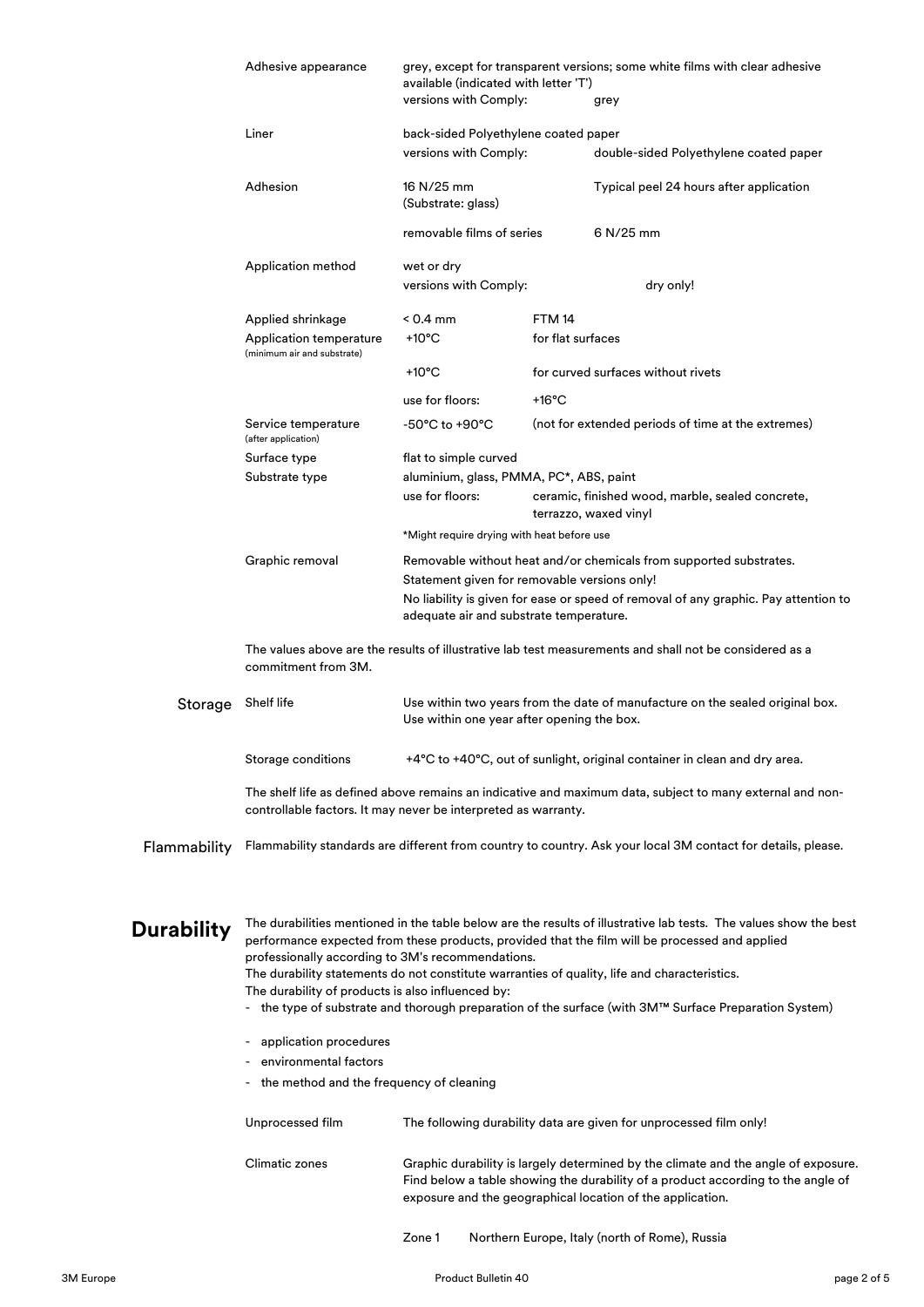|                                     | Zone 2<br>Zone 3  | Gulf area, Africa     |                     | Mediterranean area without North Africa, South Africa                                             |
|-------------------------------------|-------------------|-----------------------|---------------------|---------------------------------------------------------------------------------------------------|
| <b>Exposure types</b>               | Vertical:         | face of graphics      | ±10° from vertical. | The face of the graphic is                                                                        |
|                                     | Non-<br>vertical: | face of graphics      |                     | The face of the graphic is greater than 10° from<br>vertical and greater than 5° from horizontal. |
|                                     | Interior:         | exposure to sunlight. |                     | Interior means an application inside a building without direct                                    |
| <b>Vertical outdoor</b><br>exposure | Zone 1            |                       | Zone 2              | Zone <sub>3</sub>                                                                                 |
| white                               | 7 years           |                       | 6 years             | 4 years                                                                                           |
| transparent                         | 5 years           |                       | 4 years             | 3 years                                                                                           |
| <b>Non-vertical</b><br>outdoor      | Zone 1            |                       | Zone 2              | Zone 3                                                                                            |
| exposure                            |                   |                       |                     |                                                                                                   |
| white                               | 3.5 years         |                       | 3 years             | 2 years                                                                                           |
| transparent                         | 2.5 years         |                       | 2 years             | 1.5 years                                                                                         |
| <b>Interior application</b>         | Zone 1            |                       | Zone <sub>2</sub>   | Zone <sub>3</sub>                                                                                 |
| interior                            | 7 years           |                       | 7 years             | 7 years                                                                                           |

Notice! Use for floors: durabiltiy (interior) - 12 months

| 3M™ Performance    | In addition, 3M provides a guarantee/warranty on a finished applied graphic                                                                                     |  |  |
|--------------------|-----------------------------------------------------------------------------------------------------------------------------------------------------------------|--|--|
| Guarantee and MCS™ | within the framework of 3M™ Performance Guarantee and/or 3M™ MCS™                                                                                               |  |  |
| Warranty           | warranty programs.                                                                                                                                              |  |  |
|                    | For detailed graphic construction and application options along with specific<br>Warranty periods, please see the Warranty matrices and Warranty information of |  |  |

[Warranty p](http://solutions.3m.com/wps/portal/3M/en_EU/3MGraphics/GraphicSolutions/Support/Warranties/)eriods, please see the Warranty matrices and Warranty information on [3M Graphic Solutions/Warranties.](http://solutions.3m.com/wps/portal/3M/en_EU/3MGraphics/GraphicSolutions/Support/Warranties/)

[Visit www.3mgraphics.com](http://solutions.3m.com/wps/portal/3M/en_EU/3MGraphics/?WT.mc_id=www.3m.eu/graphicsolutions) for getting more details about 3M's comprehensive [graphic solu](http://solutions.3m.com/wps/portal/3M/en_EU/3MGraphics/?WT.mc_id=www.3m.eu/graphicsolutions)tions.

### **Limitations of End Uses**

3M specifically does not recommend or warrant the following uses, but please contact us to discuss your needs to recommend other products.

## Graphics applied to

flexible substrates incl. 3M™ Panagraphics™ III Wide Width Flexible Substrate.

- low surface energy substrates or substrates with low surface energy coating.
- other than flat or simply curved surfaces.
- painted or unpainted rough wallboards, gypsum boards and wallpapers.
- stainless steel.

- gasoline vapors or spills.

- surfaces that are not clean and smooth.
- surfaces with poor paint to substrate adhesion.
- loose, broken or unsound flooring material.
- signs or existing graphics that must remain intact.

Graphic removal from - Graphics subjected to **Important Notice** 

- 3M Commercial Solutions products are not tested against automotive manufacturer specifications!
- Due to increasing winding-tension towards the roll core, surface impressions might occur with rolls of a length of more than 200 m.

#### **Graphics Manufacturing**

Graphic protection can improve the appearance, performance and durability of printed graphics. Any printed graphic exposed to abrasive conditions (including vehicles), harsh cleaners or chemicals must include graphic protection in order to be warranted.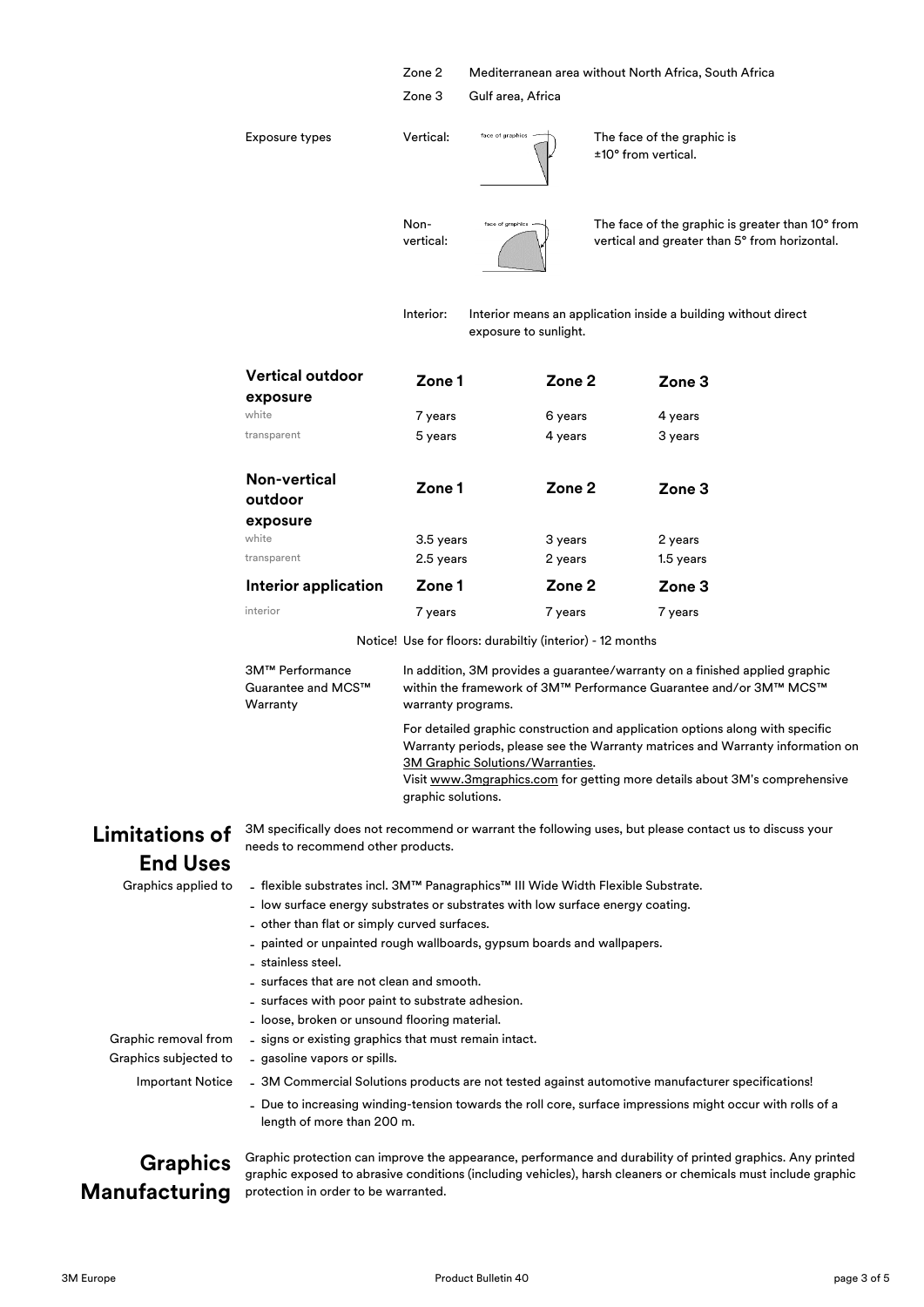| clear or overlaminate                                                      | When to use an overprint See instruction bulletin GPO 'graphic protection options' for further information about selection and use of<br>protective overlaminates and printable clears.                                                                                |  |  |
|----------------------------------------------------------------------------|------------------------------------------------------------------------------------------------------------------------------------------------------------------------------------------------------------------------------------------------------------------------|--|--|
|                                                                            | Graphic for Floors To create a graphic for floors this film has to be protected with the recommended overlaminate. No printable<br>clear available!                                                                                                                    |  |  |
|                                                                            | > Product Bulletin Graphic Protection Options <                                                                                                                                                                                                                        |  |  |
| Shipping finished graphics                                                 | Flat, or rolled film side out on 130 mm (5 inch) or larger core. These methods help to prevent the liner from<br>wrinkling or application tape, if used, from popping off.                                                                                             |  |  |
| <b>Converting</b>                                                          | A too high total physical ink amount on the film results in media characteristic changes, inadequate drying,<br>overlaminate lifting, and/or poor graphic performance. The maximum recommended total ink coverage for                                                  |  |  |
| <b>Information</b>                                                         | this film is 270%.                                                                                                                                                                                                                                                     |  |  |
| <b>Inkjet Printing</b><br><b>Adequately Dry</b><br>Graphics                | Inadequate drying can result in graphic failure including curling, increased shrinkage and adhesion failure,<br>which are not covered under any 3M warranty.<br>Poorly dried film becomes soft and stretchy, and the adhesive becomes too aggressive.                  |  |  |
|                                                                            | Even if your printer has a dryer, it may not adequate dry latex and solvent inks in the short period of time it<br>spends passing through the heater.                                                                                                                  |  |  |
| Recommendations to<br>improve the drying of solvent<br>inks                | Dry the graphic unrolled or at least as a loose wound roll standing upright. To further increase air circulation<br>place the spooled film roll on a grid, and place a fan beneath the grid.                                                                           |  |  |
|                                                                            | If you only spool open the film, adequate drying could still take a week, depending on the environment.                                                                                                                                                                |  |  |
|                                                                            | Build enough time into your process to ensure adequate drying of the graphic. 3M recommends at least a<br>minimum drying time of 24 hrs before further processing. Test: Fold a piece of film with                                                                     |  |  |
|                                                                            | maximum ink laydown of the graphic onto itself. Apply 140 g/cm <sup>2</sup> for 15 minutes, release and check for<br>effects like sticking or dull spots. These are clear indications that further curing or drying is needed.                                         |  |  |
| Notice: Latex inks are<br>different                                        | Unlike solvent inks, spooling and letting latex printed graphics sit does not help to cure the ink, but does allow<br>the graphic manufacturer to see if any oily spots are generated which may interfere with proper adhesion of<br>overlaminates.                    |  |  |
|                                                                            | To ensure proper latex ink drying, use the following recommendations:<br>Media Presets: HP media presets contain all the needed settings to print on a specific media.<br>Download and use media presets from the following page: www.hp.com/go/mediasolutionslocator. |  |  |
|                                                                            | Environmental Conditions: HP media presets have been specially designed and tested for each printer-media<br>combination.                                                                                                                                              |  |  |
|                                                                            | Recommended environmental conditions: +20°C to +25°C, Humidity 40% - 60% RH                                                                                                                                                                                            |  |  |
|                                                                            | Important notice for HP The amount of ink printed is the main key for proper overlaminate adhesion. Select a media preset using<br>831/871 and HP 881/891 100% or less ink density.                                                                                    |  |  |
| Post-processing of latex<br>printed graphics immediately<br>after printing | Latex inks should emerge from the printer fully dried. Post-air drying of a wet print will not enable drying,<br>since latex ink drying requires that the dried ink is heated above the film formation temperature of the latex<br>inside the printer.                 |  |  |
|                                                                            | For immediately post-processing of latex printed graphics follow strictly the recommendations given above<br>(Section: Latex inks are different) and test the proper drying with the following performance tests:                                                      |  |  |
|                                                                            | Visual Test: Check the image immediately after printing. The sample should not be wet or sticky to the touch,<br>or have an 'oily' feel when it emerges from the printer.                                                                                              |  |  |
|                                                                            | Rubbing Test: After the visual inspection, wipe the printed sample with a white wet paper towel. Fully-dried<br>ink should resist wiping and should not show any stains on the white cloth. If the ink is easily removed by wet<br>rubbing, then it is not dried.      |  |  |
|                                                                            | Stacking Test: In some cases, the top surface will appear dry after printing but within a few minutes ink may<br>migrate to the surface leaving an oily aspect. To ensure proper drying, stack at least 12 sheets liner to printed<br>side and let sit for one hour.   |  |  |
|                                                                            | After 1 hour, remove the stack and check for "oily" stains, wet surfaces or glossiness changes on high ink<br>laydown areas on each sheet. If any of these occur, then the ink is not properly dried.                                                                  |  |  |
|                                                                            | If a sample is not properly dried on the printer, reprint the image under a condition that allows complete<br>drying. Common improvement steps are:                                                                                                                    |  |  |
|                                                                            | - Increasing the drying temperature in 5 degree steps.                                                                                                                                                                                                                 |  |  |
|                                                                            | - Increasing the number of passes to slow down printing.<br>- Reducing the amount of ink printed (media preset with lower ink densities).                                                                                                                              |  |  |